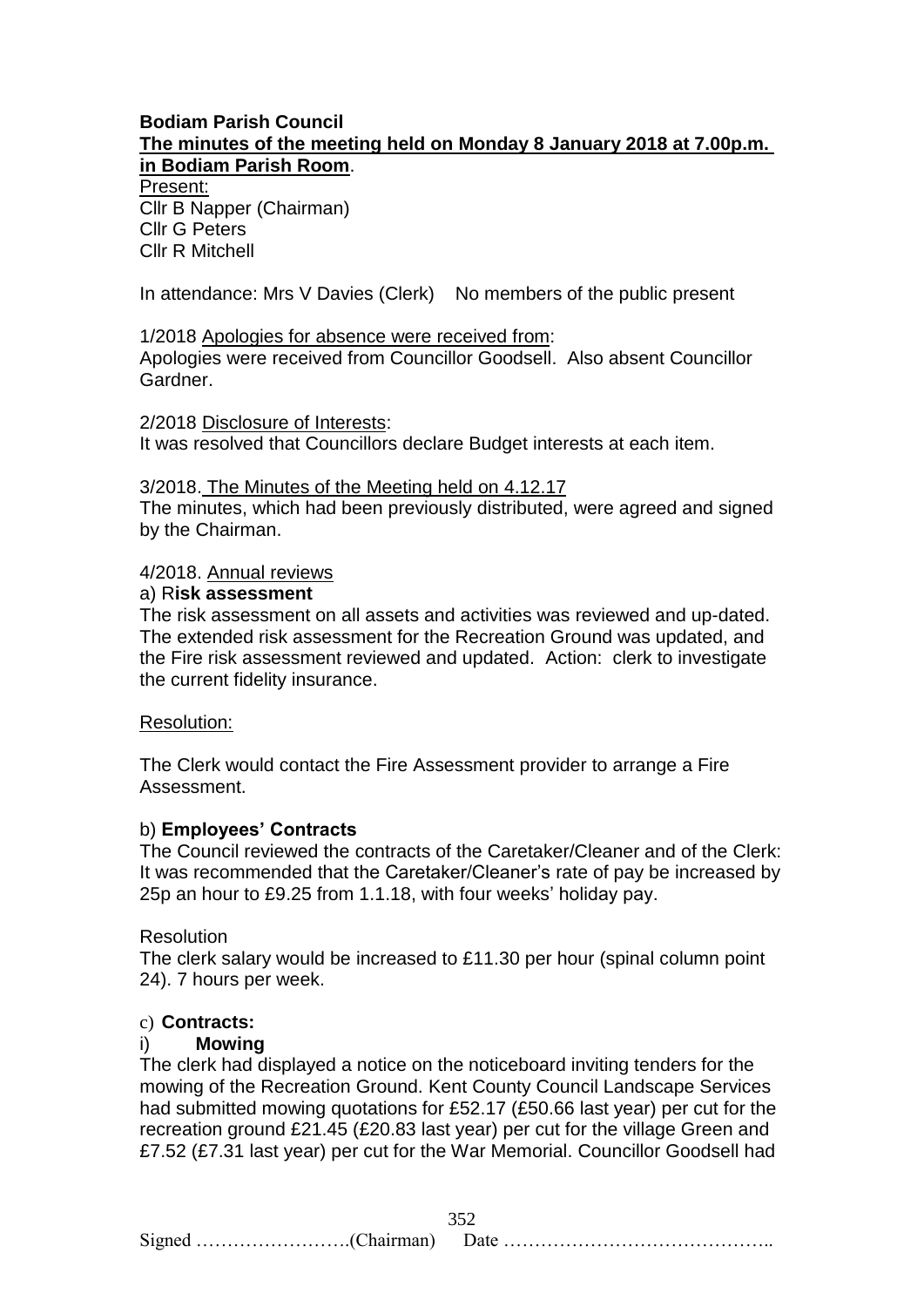met an alternative contractor (Jordan Grounds Maintenance Ltd) who had not supplied a quotation.

## **Resolution**

The parish council approved the quotation received from Kent County Council Landscape Services subject to further information which may be supplied by Councillor Goodsell.

ii) **Internal Audit** It was resolved that the Clerk would contact Mr T Barrett to verify if he was happy to continue to internally audit the parish council at a rate of £27.00 per hour.

#### **Resolution:**

Clerk to report back to the next parish council meeting.

### d) **Income and charges for Recreation Ground bookings**

Councillor Peters declared a personal interest as he regularly swam at Claremont School.

Councillors Napper declared an interest as a member of the National Trust Bodiam Castle local committee.

Councillor Mitchell declared an interest as he is acquainted with the chairman of Senlac

Councillor Peters declared an interest as Church Warden of St Giles, Bodiam. Counicllor Peters is on the committee for the MRI scanner for the Conquest Hospital.

The Council looked at sources of income and reviewed charges for 2018/19. The recommendations to be ratified at the next Council meeting on 29.1.18 were:-

Village Sports Clubs: **£30** per match for series Single match booking **£40** Evening game: **£20.00** Juniors £12.50 per match, **£5** per practice, and at the Council's discretion Other lettings at the Council's discretion. National Trust bookings would be charged at £165 per day.

Senlac Rotary Booking previously agreed at a rate of £650. Bodiam CE Primary School to have **free use of the Ground** The cost of pur**c**hasing copies of documents from the Council **20p** per sheet.

e) **Asset Register**: The Asset Register was reviewed. The revised insurance costs would be included on the register.

Resolution

Clerk to amend asset register

**5/2018. To draw up schedule of works for 2018/19**

The following works were identified:-

353

Signed …………………….(Chairman) Date ……………………………………..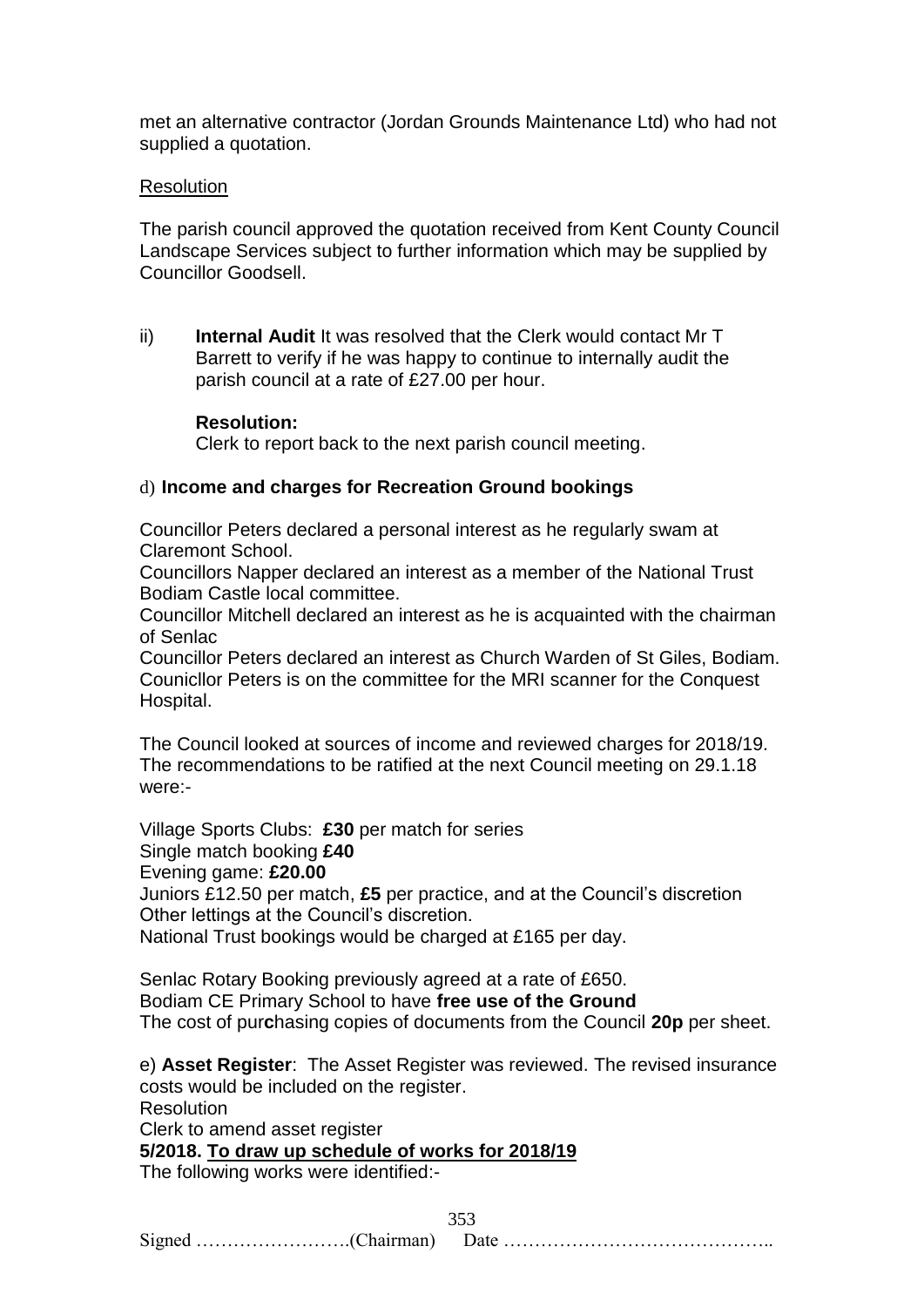## **Pavilion**

### **War Memorial**

First World War Brass plate – estimate £2,000.

#### Resolution:

Councillor Mitchell would look into the possibility of obtaining a grant.

# **Defibrilator**

£200

Resolution:

Clerk to contact Councillor Gardner regarding potential costs of defibrillator

Pavilion

External Painting - £2,000

## **6/2018.To set the budget and Precept for 2018/19**

The Council resolved to make recommendations to be presented to the meeting on 29.1.18 Interests declared:

Councillor Peters declared a personal and prejudicial interest as the Chairman of Parker and Ashcombe Trust

Councillor Peters declared a personal and prejudicial interest as the Church Warden.

Councillor Peters declared a personal interest as trustee of Rural Rother Trust

Councillor Peters left the room when the donation for the churchyard was discussed.

| Item of expenditure      |      | 2017/2018 estimate | power           |
|--------------------------|------|--------------------|-----------------|
| Gen Admin: subs          | 200  |                    | s 143           |
| Churchyard               | 240  |                    | $s \, 215(6)$   |
| Footpaths                | 40   |                    | s 130           |
| <b>RFO/Clerk</b>         | 4000 |                    | $s$ 151,112(1)  |
| Hire of halls            | 25   |                    | s111            |
| Administration           | 450  |                    | s111            |
| Insurance                | 690  |                    | s 111,143,114   |
| Audit                    | 300  |                    | $s \, 21(6)$    |
| <b>Village Green</b>     | 300  |                    | LGA 1894 s8 (1) |
| <b>War Memorial</b>      | 150  |                    | s 133           |
| <b>Recreation Ground</b> | 2700 |                    | s 44            |
| Section 137              | 606  |                    | s 137           |
| Contingency              | 500  |                    |                 |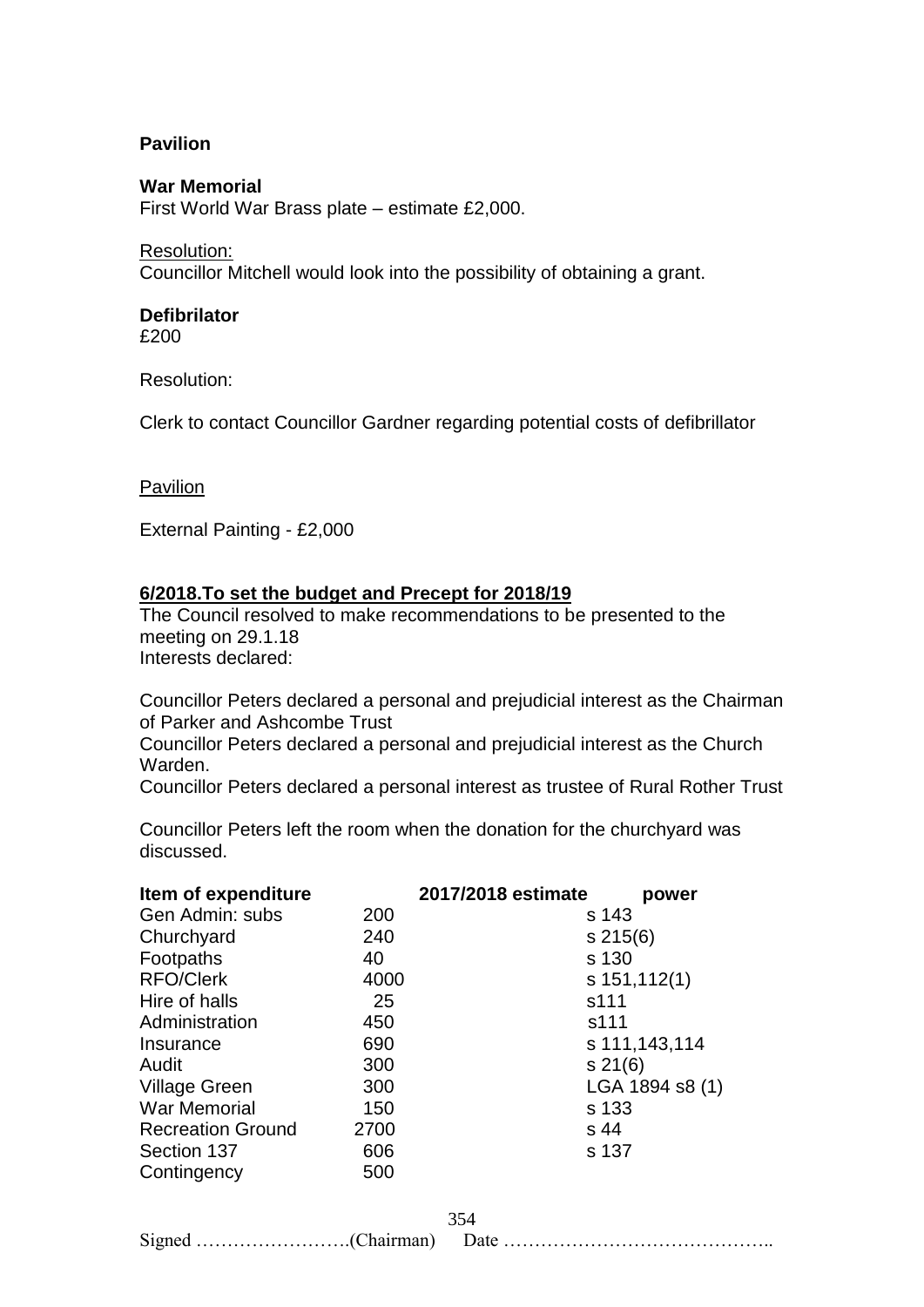### **Section 137 (292 electors) £7.57 allowed per elector**

It was resolved that the Council, in accordance with its powers under Sections 137 and 139 of the Local Government Act of 1972 should incur the following expenditure which, in the opinion of the Council, is in the interests of, or will directly benefit, the area or it's inhabitants, or part of it, or some of them in a manner commensurate with the expenditure.

Councillor Peters declared a prejudicial interest as he was trustee of Rural Rother Trust

Councillor Peters declared an interest as a patron of St Michaels Hospice. Councillor Peters declared a prejudicial interest as a patron of St Michaels Hospice.

Although not present Councillor Goodsell's interests were noted: Councillor Goodsell had an interest with Hawkhurst League of Friends. Councillor Goodsell had a personal interest in St Michaels Hospice as he was connected to their fundraising.

| It was recommended that the following payments be made:<br><b>Bodiam Community Friends</b>  |                  | 100      |
|---------------------------------------------------------------------------------------------|------------------|----------|
| (Proposed councillor Peters, seconded Councillor Mitchell)                                  |                  |          |
| <b>Bodiam CE Primary School</b><br>(Proposed councillor Peters, seconded Councillor Napper) |                  | 75       |
| <b>Rural Rother Trust</b><br>(Proposed Councillor Peters, seconded Councillor Napper)       |                  | 80       |
| <b>CPRE</b>                                                                                 | 36 (paid chq no) | 36       |
| Hawkhurst League of Friends                                                                 |                  | 70       |
| St Michael's Hospice<br>(Proposed Councillor Peters, seconded Councillor Napper)            |                  |          |
| <b>Bodiam Pre School</b><br><b>Rother Citizens Advice</b>                                   |                  | 60<br>80 |
|                                                                                             |                  | 606      |
|                                                                                             |                  |          |

#### **An allocation of £606 in the budget was recommended.**

Statements of accounts to be requested where appropriate.

#### **Income**

The Council recommended allowing for an income of **£725 Reserves**: the Council was mindful of the need to keep a reserve of half of the precept.

355

### **Balances**

|--|--|